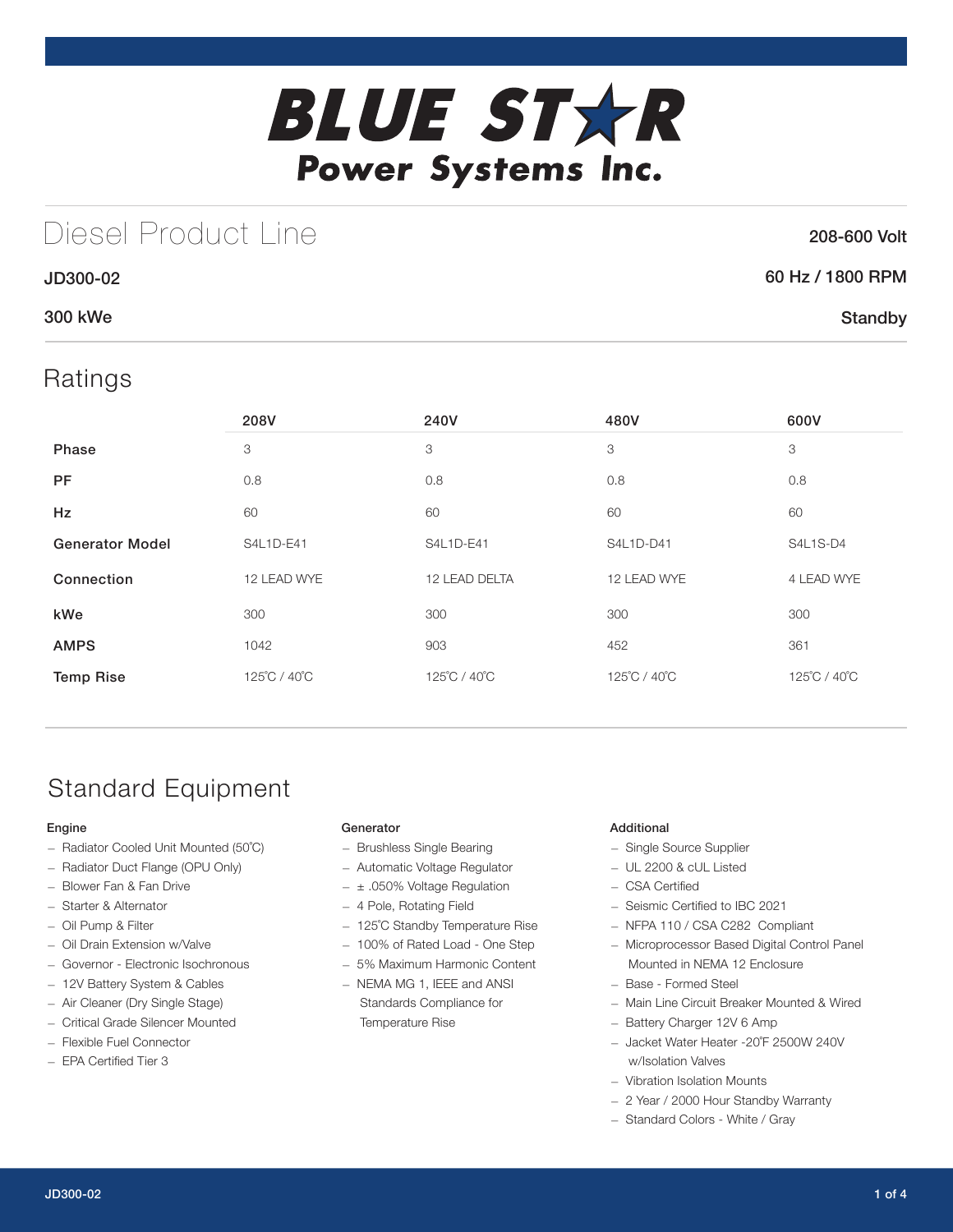300 kWe



## Application Data

| Engine                                                                   |                    |                                      |                                                |  |
|--------------------------------------------------------------------------|--------------------|--------------------------------------|------------------------------------------------|--|
| Manufacturer:                                                            | John Deere         | Displacement - Cu. In. (lit):        | 549 (9.00)                                     |  |
| Model:                                                                   | 6090HFG86          | Bore - in. (cm) x Stroke - in. (cm): | 4.70 (11.8) x 5.40 (13.6)                      |  |
| Type:                                                                    | 4-Cycle            | Compression Ratio:                   | 16.0:1                                         |  |
| Aspiration:                                                              | Turbo Charged, CAC | Rated RPM:                           | 1800                                           |  |
| <b>Cylinder Arrangement:</b>                                             | 6 Cylinder Inline  | Max HP Stby (kWm):                   | 463 (345)                                      |  |
| <b>Exhaust System</b>                                                    |                    |                                      | Standby                                        |  |
| Gas Temp. (Stack): °F (°C)                                               |                    |                                      | 927 (497)                                      |  |
| Gas Volume at Stack Temp: CFM (m <sup>3</sup> /min)                      |                    |                                      | 2,246 (63.6)                                   |  |
| Maximum Allowable Exhaust Restriction: in. H2O (kPa)                     |                    |                                      | 30.0 (7.50)                                    |  |
| <b>Cooling System</b>                                                    |                    |                                      |                                                |  |
| Ambient Capacity of Radiator: °F (°C)                                    |                    |                                      | 122 (50.0)                                     |  |
| Maximum Allowable Static Pressure on Rad. Exhaust: in. H2O (kPa)         |                    |                                      | 0.50(0.12)                                     |  |
| Water Pump Flow Rate: GPM (lit/min)                                      |                    |                                      | 78.0 (295)                                     |  |
| Heat Rejection to Coolant: BTUM (kW)                                     |                    |                                      | 6,489 (114)                                    |  |
| Heat Rejection to CAC: BTUM (kW)                                         |                    |                                      | 5,641 (99.1)                                   |  |
| Heat Radiated to Ambient: BTUM (kW)                                      |                    |                                      | 6,201 (109)                                    |  |
| <b>Air Requirements</b>                                                  |                    |                                      |                                                |  |
| Aspirating: CFM (m <sup>3</sup> /min)                                    |                    |                                      | 936 (26.5)                                     |  |
| Air Flow Required for Rad. Cooled Unit: CFM (m <sup>3</sup> /min)        |                    |                                      | 19,014 (538)                                   |  |
| Air Flow Required for Heat Exchanger/Rem. Rad. CFM (m <sup>3</sup> /min) |                    |                                      | Consult Factory For Remote Cooled Applications |  |
| <b>Fuel Consumption</b>                                                  |                    |                                      |                                                |  |
| At 100% of Power Rating: gal/hr (lit/hr)                                 |                    |                                      | 22.1 (83.7)                                    |  |
| At 75% of Power Rating: gal/hr (lit/hr)                                  |                    | 17.8 (67.3)                          |                                                |  |
| At 50% of Power Rating: gal/hr (lit/hr)                                  |                    |                                      | 13.1 (49.5)                                    |  |
| <b>Fluids Capacity</b>                                                   |                    |                                      |                                                |  |
| Total Oil System: gal (lit)                                              |                    |                                      | 8.20 (31.0)                                    |  |
| Engine Jacket Water Capacity: gal (lit)                                  |                    |                                      | 4.23 (16.0)                                    |  |
| System Coolant Capacity: gal (lit)                                       |                    |                                      | 13.2 (50.0)                                    |  |

Deration Factors: Rated Power is available up to 2,500 ft (762 m) at ambient temperatures to 122°F (50°C). Consult factory for site conditions above these parameters.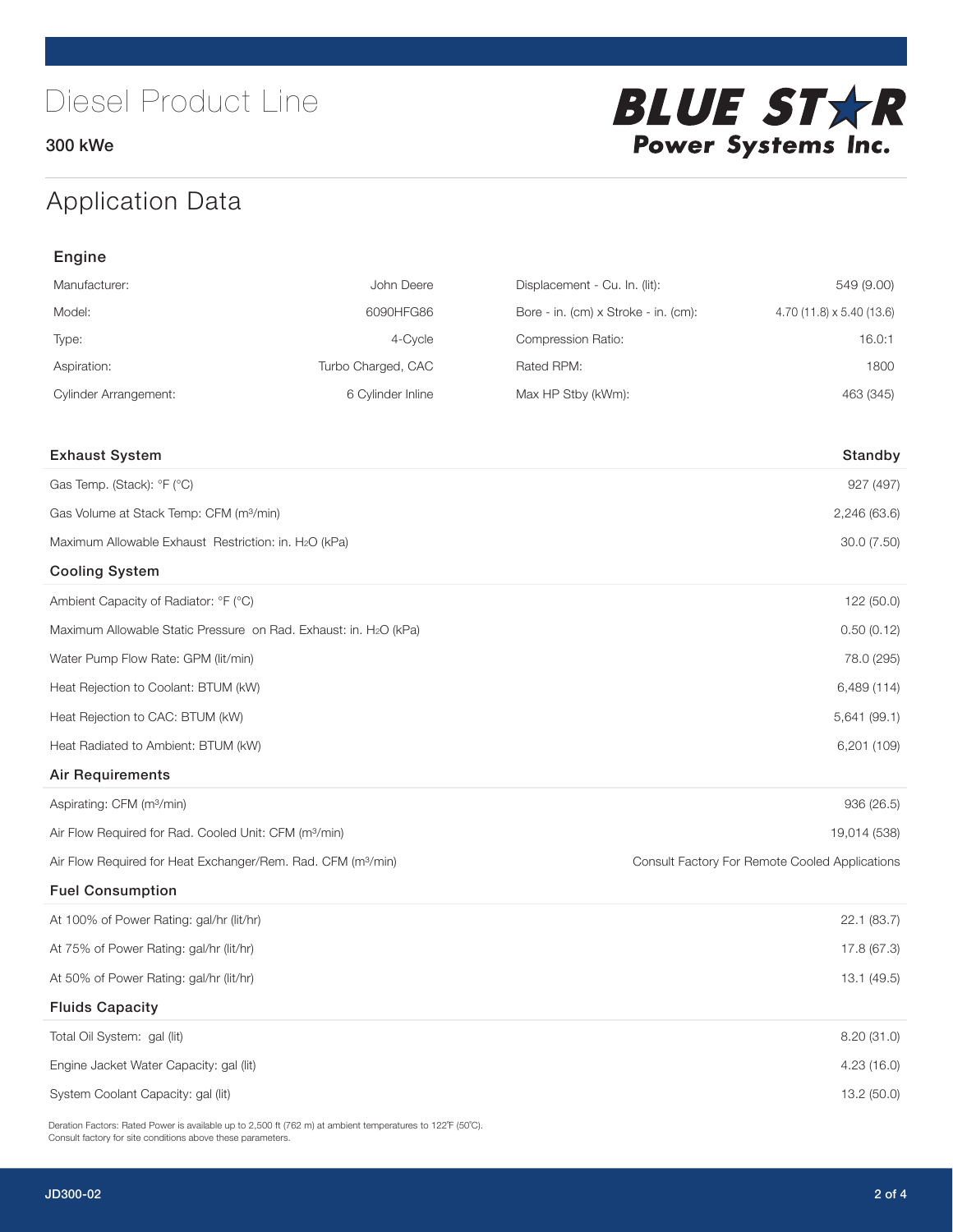# Diesel Product Line

### 300 kWe



STOP MANUAL OPTION AUTO ALARM START

[AUTO]

**BLUE STAR** Power Systems Inc.

Manual Mode Button and Indicator Sultane Mute & Lamp Test Button Mute & Lamp Test Button Mute & Lamp Test Button Configurable Button -  $\Box$  Auto Mode Button and Indicator

DIGITAL CONTROL PANEL

Module Display  $\Box$ 

 $\bullet$  $\bullet$  $\bullet$ 

 $\circledcirc$ 

Menu Navigation

Open Generator (Manual Mode Only)

Generator Breaker LED

Stop / Reset Mode Button and Indicator

 $\bullet$  $\bullet$   $\circ$   $\bullet$ 

 $\sigma$ 

՟Պ

### DCP7310 Control Panel

#### Standard Features

- Digital Metering
- Engine Parameters
- Generator Protection Functions
- Engine Protection
- CAN Bus (J1939) ECU Communications
- Windows-Based Software
- Multilingual Capability
- Remote Communications to DSE2548 Remote Annunciator
- 8 Programmable Contact Inputs
- 10 Contact Outputs
- RS485 Communicator Interface
- cULus Listed, CE Approved
- Event Recording
- IP 65 rating (with supplied gasket) offers increased resistance to water ingress
- NFPA 110 Level 1 Compatible

## Weights / Dimensions / Sound Data

|                    | L x W x H                    | Weight Ibs |  |  |
|--------------------|------------------------------|------------|--|--|
| <b>OPU</b>         | $120 \times 66 \times 82$ in | 5,800      |  |  |
| Level 1            | $156 \times 66 \times 94$ in | 7,050      |  |  |
| Level 2            | 156 x 66 x 94 in             | 7,225      |  |  |
| Level <sub>3</sub> | 196 x 66 x 94 in             | 7.375      |  |  |
|                    |                              |            |  |  |

Please allow 6-12 inches for height of exhaust stack.

|            | No Load | Full Load |
|------------|---------|-----------|
| <b>OPU</b> | 85 dBA  | 87 dBA    |
| Level 1    | 81 dBA  | 83 dBA    |
| Level 2    | 76 dBA  | 78 dBA    |
| Level 3    | 69 dBA  | 71 dBA    |





- Start Button

 $\blacksquare$ 

Close Generator (Manual Mode Only)

Generator Available LED